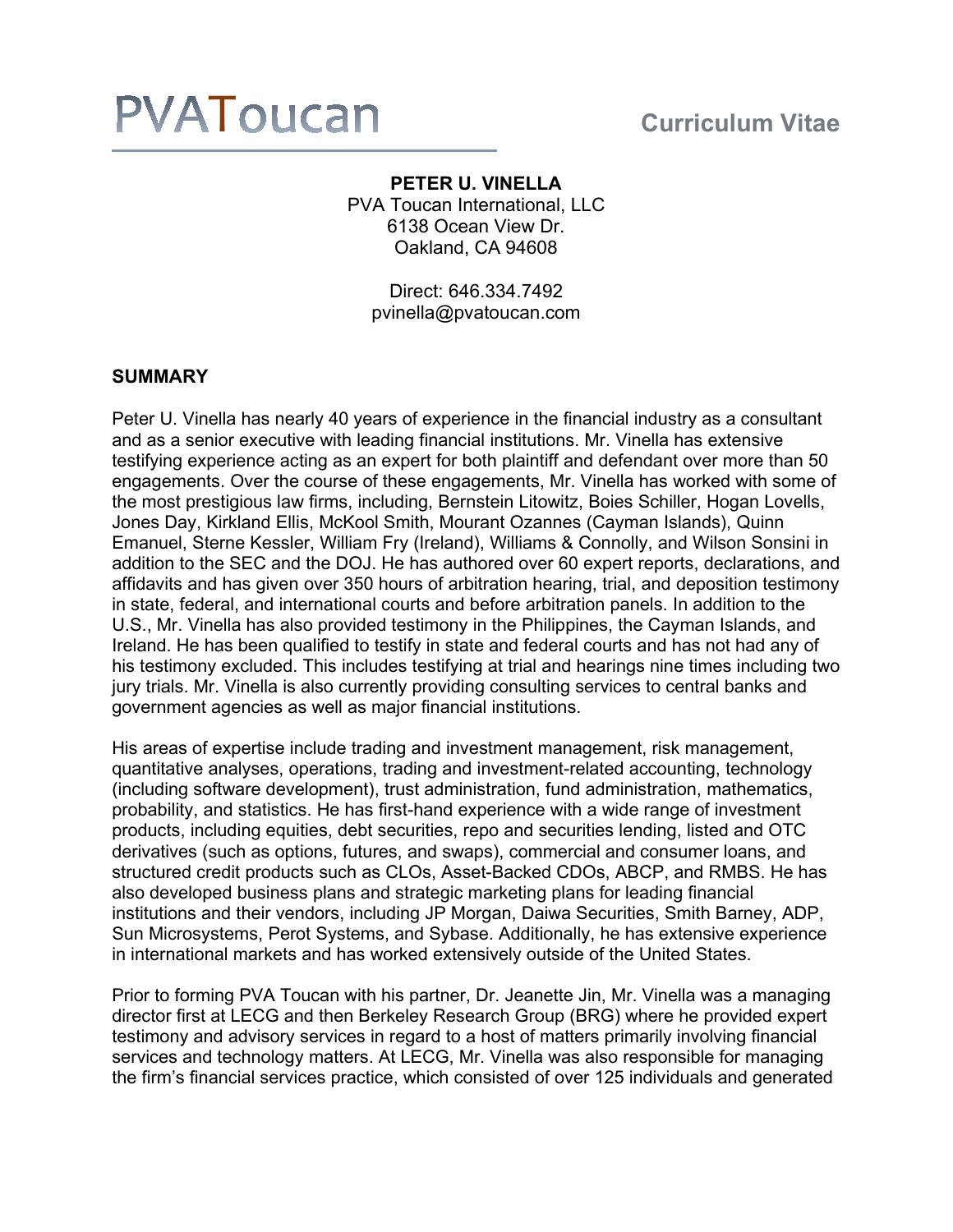20 percent of the company's profits. Both Mr. Vinella and Dr. Jin continue to provide testimony and advisory services through BRG as affiliates.

Prior to his work in litigation support and dispute resolution, Mr. Vinella was a founder, coowner, and CEO of Wilmington Trust Conduit Services (WTCS), a subsidiary of Wilmington Trust Corporation, the Federal Reserve–regulated bank holding company of Wilmington Trust Company. He was responsible for overseeing all aspects of WTCS, including business administration, sales, operations, research, production technology, and software development. WTCS provided a wide range of administrative, trustee, custodial, operations, accounting, and risk management services to issuers and managers of and investors in credit and structured credit transactions. WTCS also provided fund administration services to hedge funds and private equity funds investing in loans, distressed assets, and structured products.

Before joining Wilmington Trust in 2006, Mr. Vinella was the founder and CEO of PVA International/Toucan Partners, a New York-based consultancy focused on capital markets and risk management. During his 11-year tenure, PVA/Toucan was engaged in more than 100 projects with more than 50 clients on four continents, including money center banks, international brokerages, central banks, government agencies, and investment managers.

Having begun his career in finance in the early 1980s at the risk management boutique BARRA (now part of Morgan Stanley), Mr. Vinella has also held a number of senior positions at leading Wall Street firms, including trader and trading manager, chief information officer, and head of fixed income research. Earlier in his career, he founded Berkeley Investment Technologies (BIT), an early pioneer in algorithm trading and one the first financial services firms to employ UNIX-based distributed systems, relational database management systems, object-oriented architecture, and real-time analytical systems.

Mr. Vinella is a member of the U.C. Berkeley Center for Risk Management Research which promotes research in and education about serious issues in the field of financial risk management. He holds a master's degree in mathematics and a bachelor's degree in applied mathematics from the U.C. Berkeley. He is currently completing his Ph.D. in mathematics at U.C. Berkeley where he frequently presents seminars on various aspects of mathematical finance, stochastic dynamical systems, and non-linear analysis. He also taught mathematics at California State University at Hayward and was a NASA Junior Research Fellow.

Mr. Vinella has coauthored two books with Jeanette Jin (the COO of WTCS) on governance and operational risk management, one published through Risk Waters and the other in manuscript form. He has authored numerous articles in the areas of litigation, finance, technology, and mathematics, including a solicited op-ed piece for the *New York Times* on algorithmic trading. Additionally, he is often quoted in the mainstream and trade press, including an appearance on *ABC Nightly News* with Peter Jennings in regard to the vulnerability of the U.S. financial system to terrorist attacks. He has also worked with the U.S. Congress and GAO on a variety of issues including TARP/EESA, program trading, derivatives regulations, and the impact of September 11 on the U.S. financial system.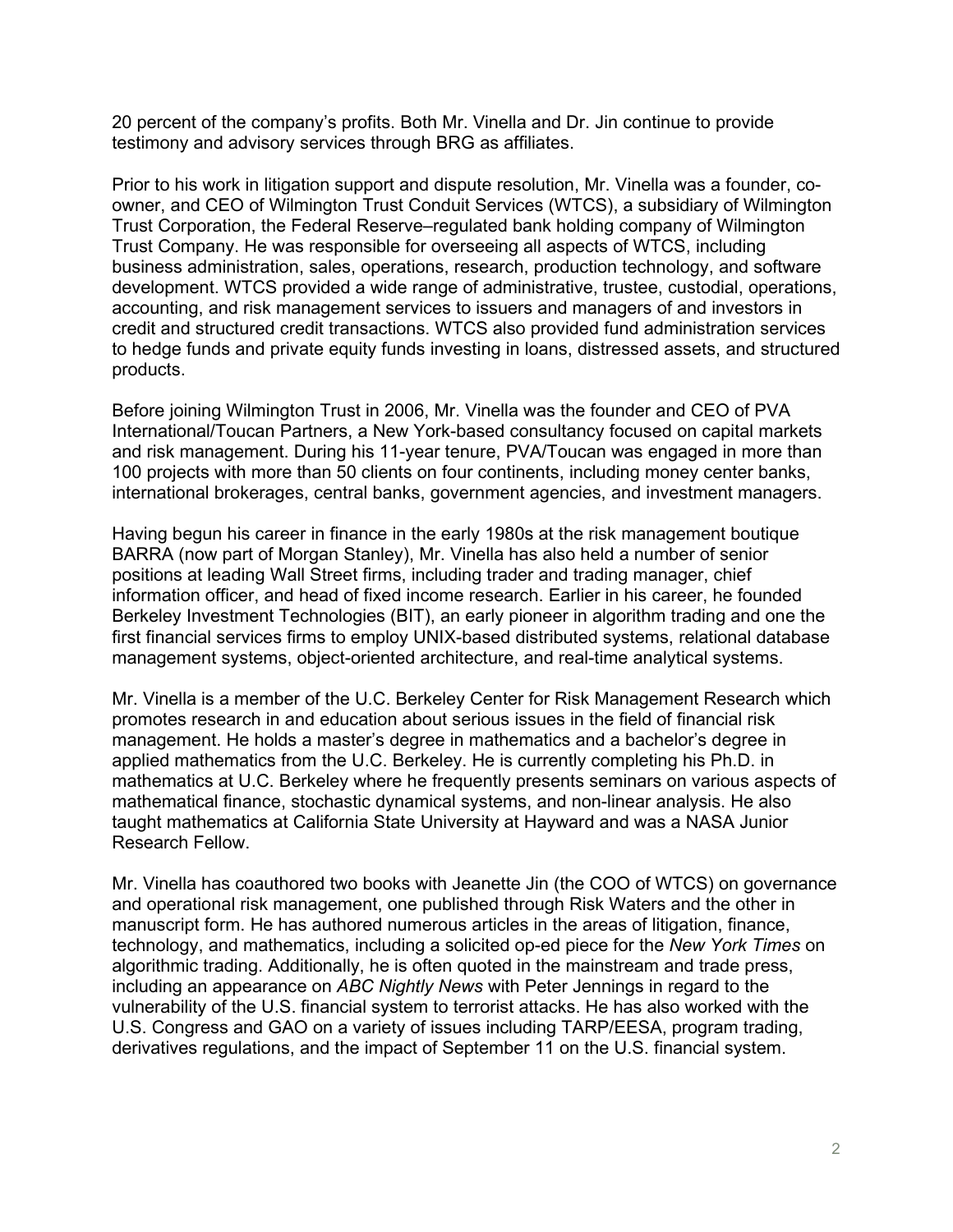# **EDUCATION**

University of California, Berkeley

Ph.D. program (current), Graduate Department of Mathematics. Advanced to degree and dissertation excepted with an expected graduation date of May 2021 (previously attended Ph.D. program in applied mathematics from September 1978–January 1981).

M.A., Mathematics, 2015.

A.B., Applied Mathematics, 1978.

## **PRESENT EMPLOYMENT**

PVA Toucan LLC, Oakland, California *Managing director*, January 2015–present. Consultant providing advisory services to financial services companies, financial institutions, and government agencies.

U.C. Berkeley Center for Risk Management Research, Berkeley, California *Affiliated graduate student*, October 2012–present Member of the research team exploring various quantitative methods to measure and control risk in financial markets, and the extension of these quantitative methods to other contexts.

# **PREVIOUS POSITIONS**

Berkeley Research Group, Oakland, California *Managing director*, October 2010–December 2014 Member of the senior professional team providing expert testimony and advisory services, primarily in the areas of financial services and technology.

LECG, Emeryville, California *Managing director*, 2009–2010.

Member of the senior professional team providing expert testimony and advisory services primarily in the areas of financial services and technology. Also managed the company's financial services practice, which consisted of over 125 individuals and generated 20 percent of the company's profits.

Wilmington Trust Conduit Services, LLC, New York, New York *President and CEO*, 2006–2009

A founder and owner of WTCS, responsible for overseeing all aspects of Wilmington Trust Conduit Services. WTCS was a roughly125-person operation that was a subsidiary of Wilmington Trust Corporation, the bank holding company of Wilmington Trust Company, a regional bank located in Wilmington, DE providing retail banking, wealth management services, and corporate trust services to clients in the US and Europe.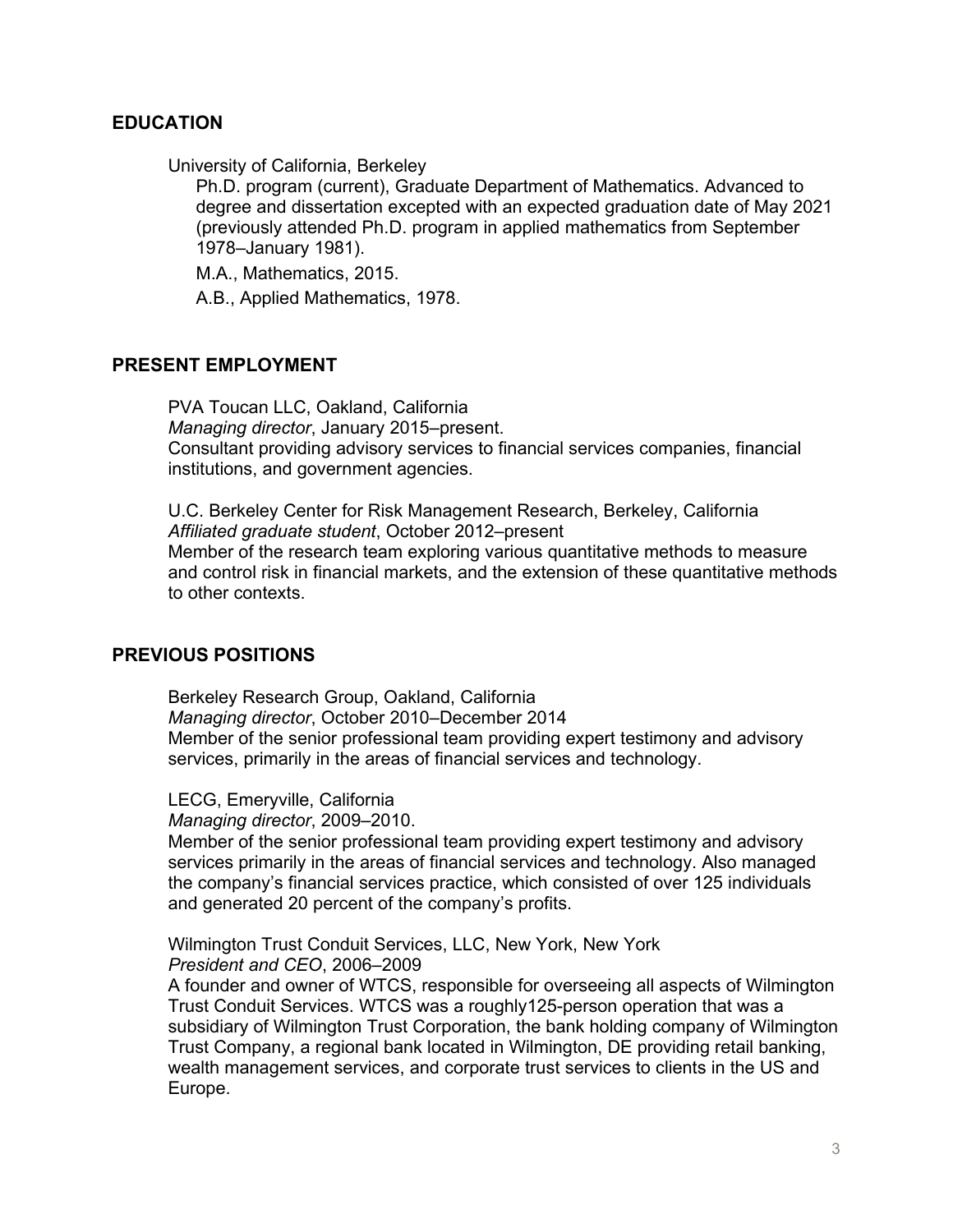WTCS provided a wide range of administrative, trust, custodial, operations, accounting, reporting, and risk management services to issuers and managers of and investors in credit and structured credit transactions.

Also, was responsible for overseeing WTCS's technology and software development effort that consisted of a staff of 10 production support engineers and 45 developers, 35 of whom were located in Tianjin, China.

Toucan Partners/PVA International, Inc., New York, New York *CEO*, 1995–2006

Founder and CEO of a 30-person, \$3- to \$5-million-a-year management consulting firm focusing on critical capital market issues concerning trading, risk management, operations, and technology. Managed and/or took part in over 100 projects for over 50 leading financial institutions on four continents, many with project budgets of over \$60 million.

Major assignments included the pre-acquisition assessment and valuation and postacquisition integration planning in regard to Bankers Trust's acquisition of Nat West Markets equity and OTC derivatives businesses; supervising the launch of a primary dealership for Société Générale; acting as the interim CEO in a joint venture with a subsidiary of CEMEX; acting as the interim CEO of an online treasury service joint venture between JP Morgan, Citi, and Cargill, and developing a five-year, strategic fixed income business plan for ADP, which resulted in approximately \$300 million of acquisitions.

Oversaw and led the development of a detailed project execution and management methodology that included outsourcing risk and cost analysis, vendor vetting and selection, and project risk management.

Smith Barney Shearson, New York, New York

March 1993–August 1995

*Trading manager and Arbitrage trader*, Taxable Fixed Income Department, 1994– 1995

Reported to the head of Capital Markets and was responsible for identifying and executing proprietary trades, primarily in the interest rate cash and derivatives markets. Developed and implemented the group's analytic tools and support systems. Liaised with the sales force and clients to communicate trade ideas. Was responsible for developing a new business unit within the division (the Portfolio Strategies Group) as well as launching the Interest Rate Derivatives Trading and Sales unit. Also responsible for training the sales staff and MBA recruits in fixed income and derivatives trading and quantitative analysis.

*Chief information officer*, Capital Markets Division, 1993–1994

Reported to the head of Capital Markets and was responsible for overseeing the planning, implementation, and delivery of technology-based services supporting the global capital markets businesses. Was responsible for managing a \$250 million budget.

Additionally, headed the planning, budgeting, and fitting out of four large trading floors comprising more than 1,200 trading seats.

Managed the post-acquisition integration of the Shearson fixed income businesses, operations, and technologies. This included implementing comprehensive MBS trading and research capabilities.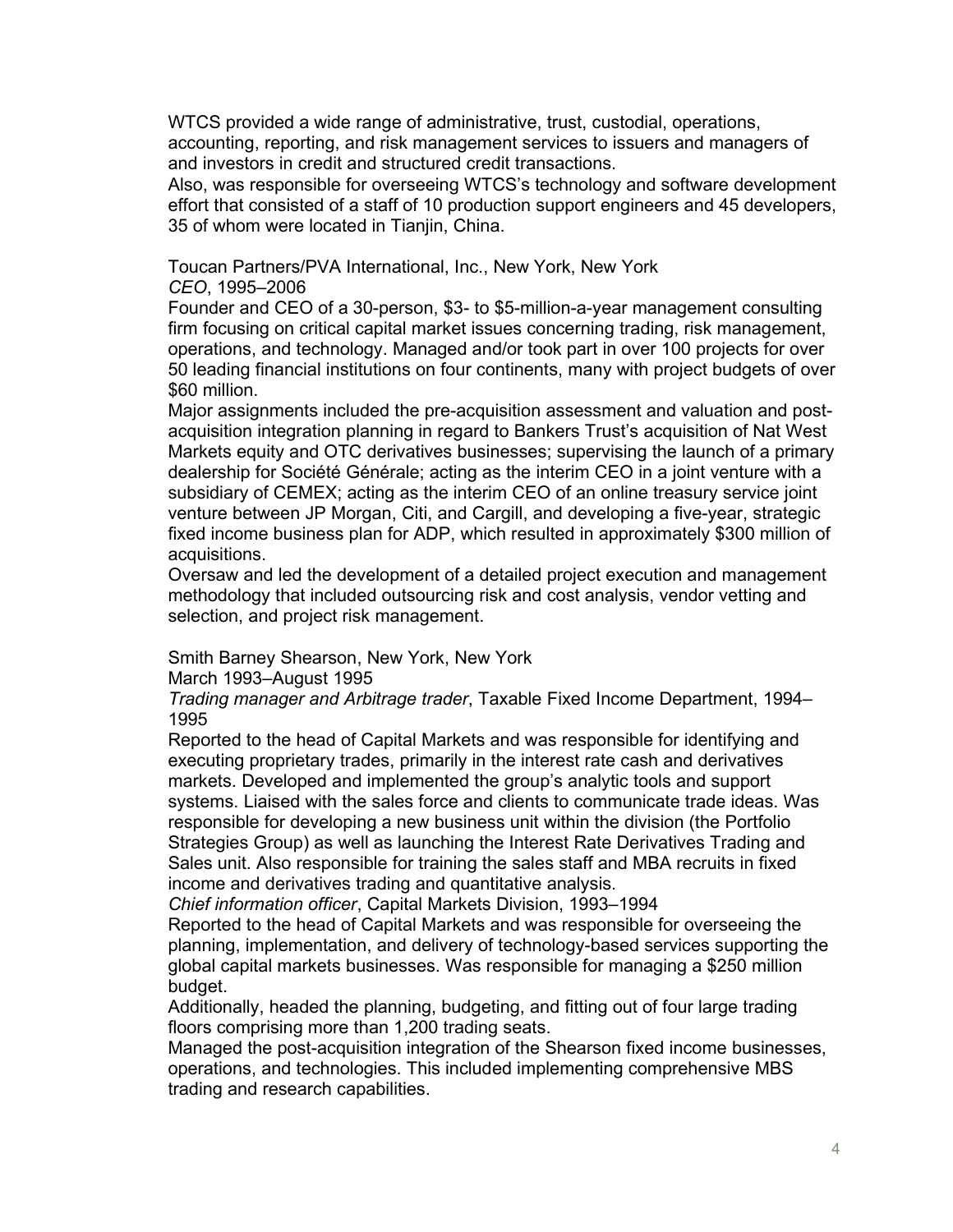Berkeley Investment Technologies, Inc. /Drexel Burnham Lambert, Berkeley, CA, Lafayette, CA, and New York, NY, 1986–1993

Co-founded and managed an independent consultancy specializing in risk management, quantitative analytics, automated statistical-based trading, and trading systems development, primarily in equity cash and derivatives markets. In the fall of 1988, BIT became an independent operating unit within Drexel Burnham Lambert (DBL), providing advanced technology services to DBL's primary dealer. Over time, BIT expanded these services to included fixed income research and extended these expanded services to other DBL fixed income trading desks and its institutional clients. Its clients included over 200 top-tier institutional investment managers, such as Fidelity, Putnam, the World Bank, and the Bundesbank. The company was later integrated into another DBL legal entity, Nameloc, which was essentially an internal hedge fund run by several DBL traders. Finally, BIT, along with other assets of Nameloc, was spun-off just prior to DBL's bankruptcy and the company, again, operated under the BIT brand. At the time of my departure in 1993, the company had stabilized at 45 employees and about \$7 million in annual revenues.

*Executive vice president*, BIT, director of Business Development, 1990–1993 Co-managed daily operations of the firm. Directed all sales and marketing activities. Acted as the primary management consultant and client liaison as well as the principal software architect and quantitative analyst. Oversaw all software development.

### *Executive vice president*, Nameloc, 1989–1990

Responsible for managing the technology, fixed income research, and business development activities of an internal DBL hedge fund with \$50 million in trading capital.

#### *Head of Taxable Fixed Income Research*, DBL, 1990

Responsible for overseeing the day-to-day analysis, operations, and technology of DBL's Fixed Income Research Department, which had a staff of more than 150 professionals, 200 institutional clients, and an annual budget of over \$70 million.

#### *Principal and senior scientist*, BIT, 1986–1989

Managed the daily operations of the firm. Principal quantitative analyst and chief software developer.

### BARRA, Berkeley, California

### *Senior quantitative analyst*, 1984–1986

Performed a number of quantitative analysis and software development duties focusing on the computer application of Modern Portfolio Theory. Specialized in international equity markets, including those in the United Kingdom and Japan.

#### California State University Hayward

*Lecturer/assistant professor*, Mathematics and Computer Science, 1982–1984 Taught both graduate and undergraduate courses in pure and applied mathematics.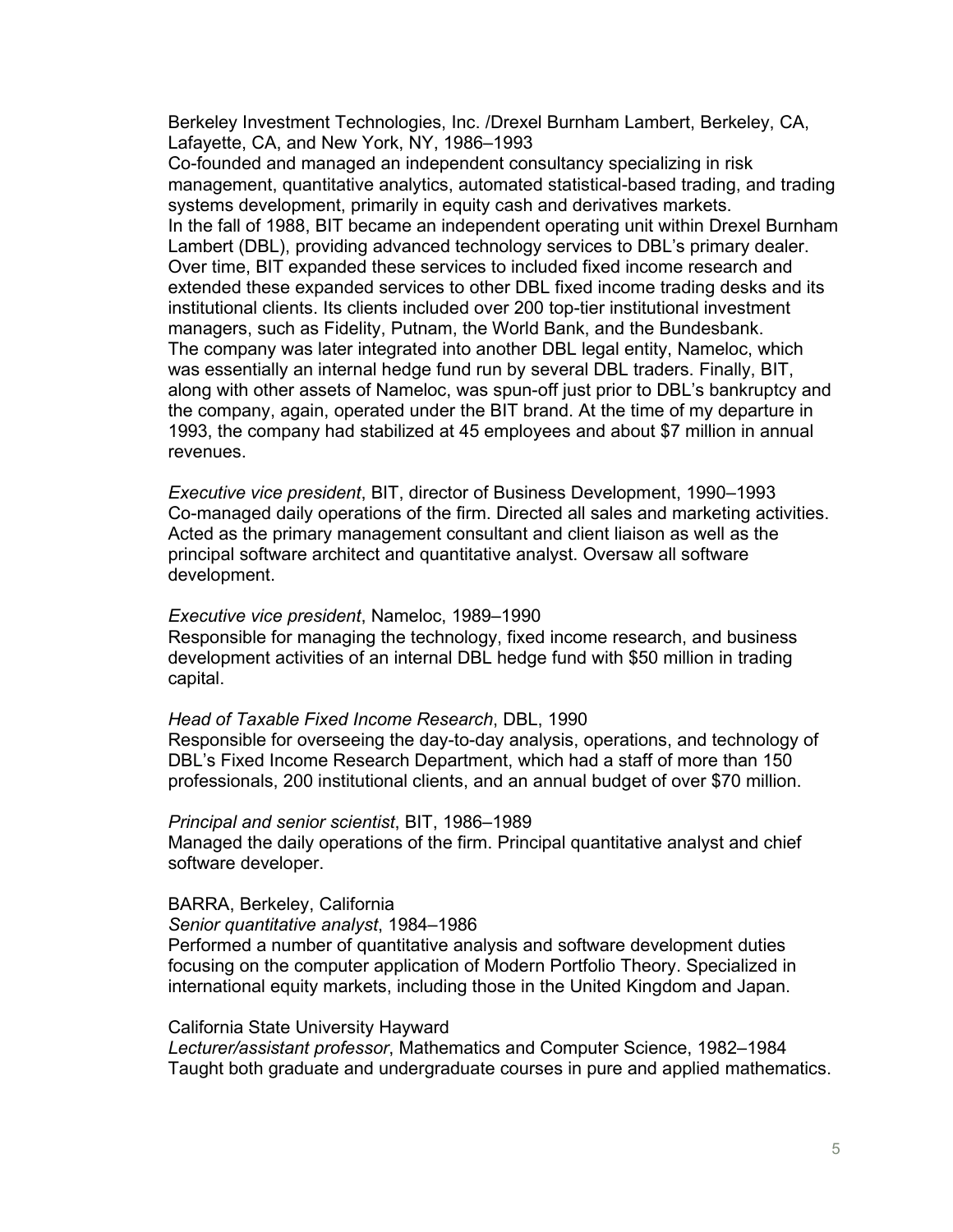Virtual Microsystems, Berkeley, California *Programmer/Analyst*, 1982–1984

Developed system-level code supporting virtual and physical coprocessors running on a variety of mini-computers and operating systems produced by Digital Equipment (DEC). The work involved developing device drivers under the RSTS, RMS, and RT11 operating systems interfacing with Z80 and 8088 coprocessors along with developing I/O and memory management facilities for the coprocessors.

University of California, Berkeley, California *Teaching assistant*, 1980–1981. Taught undergraduate calculus courses for non-majors.

NASA Ames, Mountain View, California *Junior research fellow*, Computation Fluid Dynamics Division, 1980–1981 Research topic was the application of holographic interferometry to modeling transonic airflow.

Data Dynamics, Mountain View, California *Senior mathematician*, 1978–1980 Civilian contractor to the National Security Administration (NSA) and the U.S. Air Force responsible for the development and implementation of mathematical models and algorithms simulating satellite orbits and n-body celestial mechanics.

# **CURRENT AND PAST PROFESSIONAL MEMBERSHIPS**

American Mathematical Society Society of Industrial and Applied Mathematics International Association of Quantitative Finance The Charter Hill Society (UC Berkeley) Friends of Berkeley Mathematics (UC Berkeley) Berkeley Science Network (UC Berkeley) Securities Industry and Financial Markets Association (past) European Securitization Forum (past) Loan Syndication and Trading Association (past) International Swaps and Derivatives Association (member of the FpML Loan Agent Bank Communication Working Group) (past)

# **EXPERT TESTIMONY**

• *In Re Citibank August 11, 2020 Wire Transfers, Case No. 20-cv-6539 (JMF)* U.S. District Court, Southern District of New York (November 2020–December 2020). Provided expert testimony on behalf of defendants in the form of trial and deposition testimony and a reply expert report regarding various aspects of loan administration in regard to a disputed payment.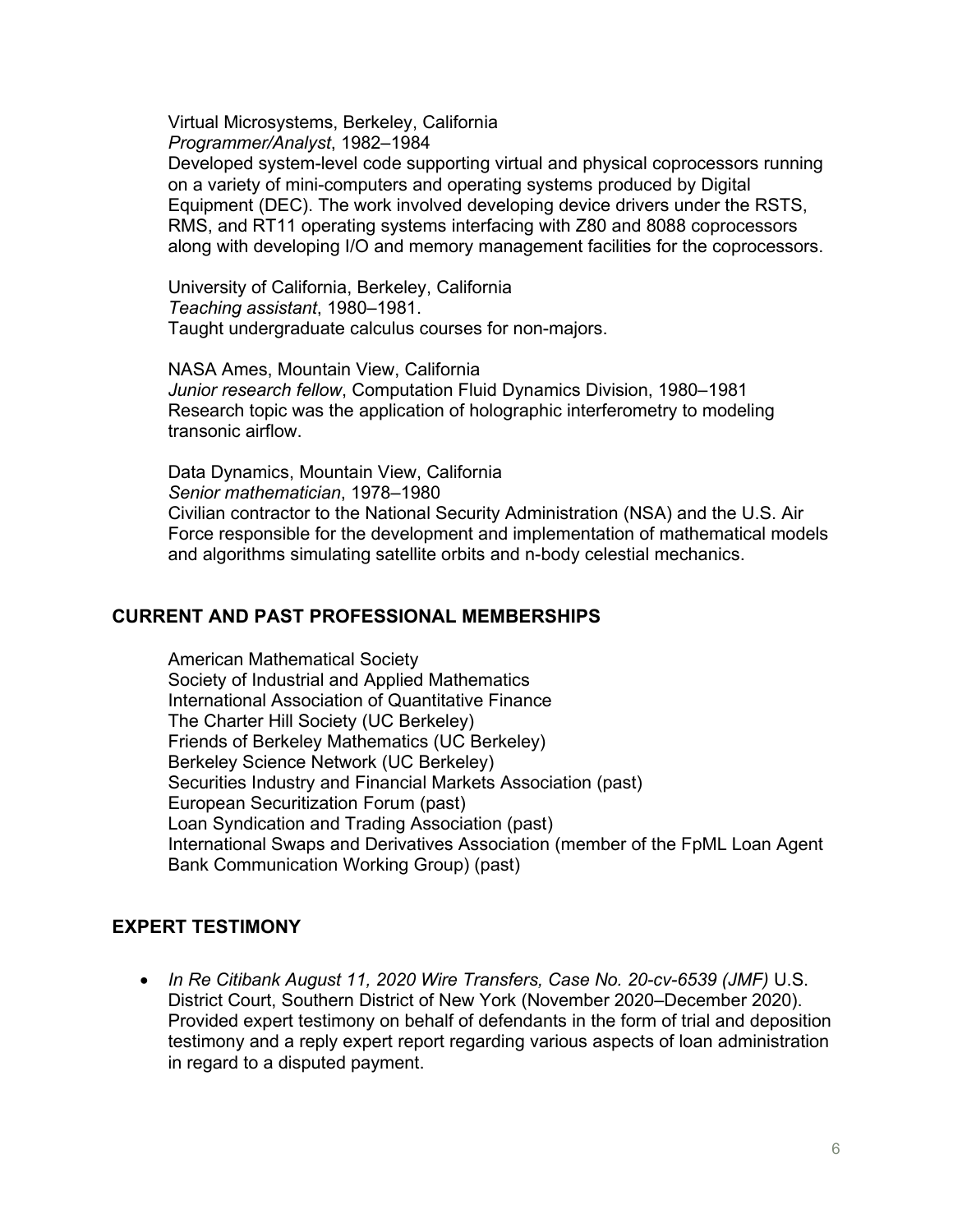- *Raza Khan, et al. v. Vishal Garg, et al., Index No. 652334/2013.* Supreme Court for the State of New York, County of New York (July 2020–Present). Provided expert testimony on behalf of plaintiffs in the form of two expert reports in a matter alleging the misappropriation, misuse, and improper disclosure of intellectual property regarding loan origination, servicing, securitization, and asset management.
- *Trading Technologies International, Inc. v. IBG LL, et al. Case No.: 10 C 715.* U.S. District Court, Northern District of Illinois, Eastern Division (April 2019–present). Provided expert testimony on behalf of defendants in the form of written declarations regarding a patent dispute involving electronic trading systems.
- *The Water Works Board of the City of Birmingham, et al., v. US Bank National Association. Civil Action No. 17-4113.* U.S. District Court, District of South Dakota (April 2019–October 2020). Provided expert testimony on behalf of plaintiffs in the form of deposition testimony and two expert reports regarding various aspects of trust administration with regards to fixed-income securities issued by a tribal entity.
- *Several related patent disputes between Investors Exchange LLC. and Nasdaq, Inc.*  before the Patent Trial and Appeal Board of the U.S. Patent and Trademark Office (all November 2018–November 2019). Provided expert testimony on behalf of the patent owner in the form of written declarations and depositions regarding the technical design and functionality of electronic order routing and matching systems.
	- o *CBM2018-00029* (patent 7,747,506)
	- o *CBM2018-00038* (patent 7,895,112)
	- o *CBM2018-00039* (patent 7,933,827)
	- o *CBM2018-00041* (patent 8,244,622)
	- o *CBM2018-00042* (patent 8,386,362)
	- o *CBM2018-00045* (patent 7,647,264)
	- o *CBM2019-00001* (patent 8,280,797)
	- o *IPR2018-01796* (patent 8,117,609)
- *Several related patent disputes between Miami International Securities Exchange, LLC., et al. and Nasdaq, Inc.* before the Patent and Appeal Board of the U.S. Patent and Trademark Office (all November 2018-2019). Provided expert testimony on behalf of the patent owner in the form of written declarations and depositions regarding the technical design and functionality of electronic order routing and matching systems.
	- o *CBM2018-00020* (patent 8,386,371)
	- o *CBM2018-00021* (patent 6,618,707)
	- o *CBM2018-00030* (patent 7,921,051 B2)
	- o *CBM2018-00031* (patent 7,246,093)
	- o *CBM2018-00032* (patent 7,933,827)
- *Defender Ltd. v. HSBC Institutional Trust Services (Ireland) Ltd. Record No 2013/12439P.* The High Court (Commercial), Dublin, Ireland (August 2017–present).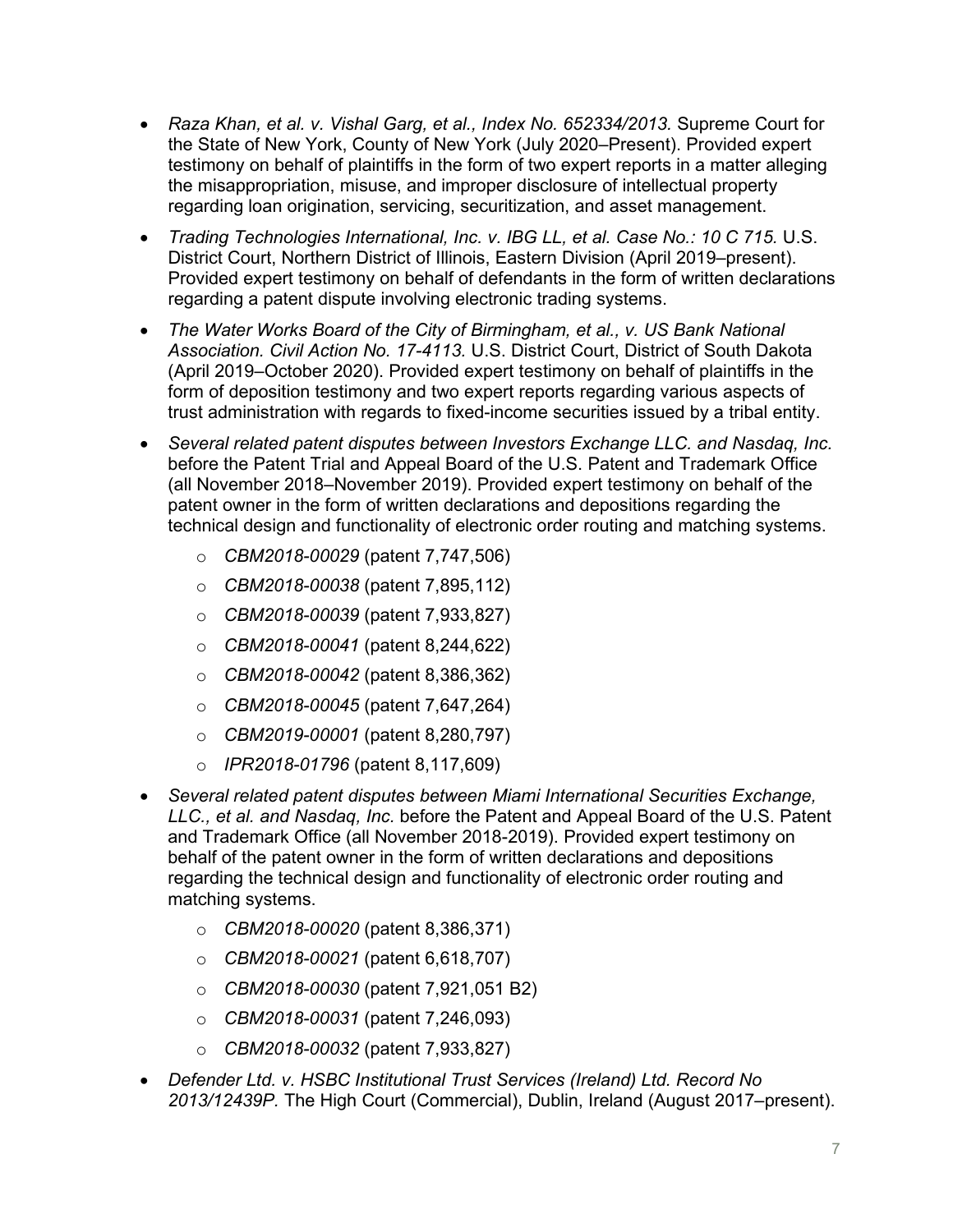Provided expert testimony on behalf of plaintiffs in the form of an expert report about various aspects of custody services in regard to an investment fund managed by Bernie L. Madoff Securities.

- *Bangko Sentral ng Pilipinas v CCK Financial Solutions Pty Ltd* (May 2017– November 2017). Provided expert testimony on behalf of defendants in the form of two expert reports and hearing testimony regarding a failed software installation.
- *Lehman Brothers Holdings Inc., in its capacity as Plan Administrator on behalf of Lehman Brothers Special Financing Inc. v. Federal Home Loan Bank of New York, Adv. No. 15-01110 (SCC).* New York Southern Bankruptcy Court (October 2014– April 2017). Provided expert testimony on behalf of defendants in the form of a declaration, two expert reports, and deposition testimony regarding the replacement value of a portfolio of over 350 interested swaps.
- *Lynn Tilton, et al, (Respondents). SEC Administrative Proceeding File No. 3-16462*  (August 2016–November 2016). Provided expert testimony on behalf of respondents in the form of an expert report and trial testimony on behalf of respondents regarding generally accepted corporate trust customs and practices with regard to CLOs.
- *Primeo Fund v. Bank of Bermuda (Cayman) Limited et al. Cause No: FSD 30 OF 2013 – AJJ.* Grand Court of the Cayman Islands (July 2015–January 2017). Provided expert testimony on behalf of plaintiffs in the form of two expert reports and trial testimony about various aspects of custody services in regard to a hedge fund managed by Bernie L. Madoff Securities.
- *Jackson Square Partners, LLC. v. Delaware Investment Partners*. American Arbitration Association (May 2015–August 2015). Provided expert testimony on behalf of plaintiffs in the form of declaration in a dispute regarding fund administration industry standards of care in connection with a management buy-out.
- *Fixed Income Shares: Series M, et al. v. Citibank N.A. Case No. 14-cv-9373-JMF.* U.S. District Court, Southern District of New York (January 2015–present). Provided expert testimony on behalf of plaintiffs in the form of deposition testimony and an expert report regarding various aspects of trust administration, securitization, secondary loan markets, valuation, and custody in regard to a RMBS issuance.
- *Peterson, et al. v. Islamic Republic of Iran, et al. Case No.: 13 CIV 9195 (KBF).* U.S. District Court, Southern District of New York (June 2014–present). Provided expert testimony on behalf of plaintiffs in the form of two declarations regarding various aspects of international payment systems and correspondent banking.
- *EPLG, LLC (as trustee for the QR liquidating Trust) v. Citibank, N.A. and U.S. Bank. N.A. Case No. 09-10589 (MTW), Jointly Administered, Adv. No. 11-50603 (MTW).* U.S. Bankruptcy Court for the District of Delaware (April–September 2013). Provided expert testimony on behalf of defendants in the form of an expert report and deposition testimony regarding various aspects of municipal securities issuance, credit enhancement, and trust administration in regard to a defaulted obligor of an industrial revenue bond.
- *UBS Securities LLC and UBS AG. (London Branch) v. Highland Capital Management, L.P. et al. Index Nos. 650097/2009, 650752/2010 and 652646/2011 (I.A.S. Part 60, Friedman, J.).* Supreme Court of the State of New York, County of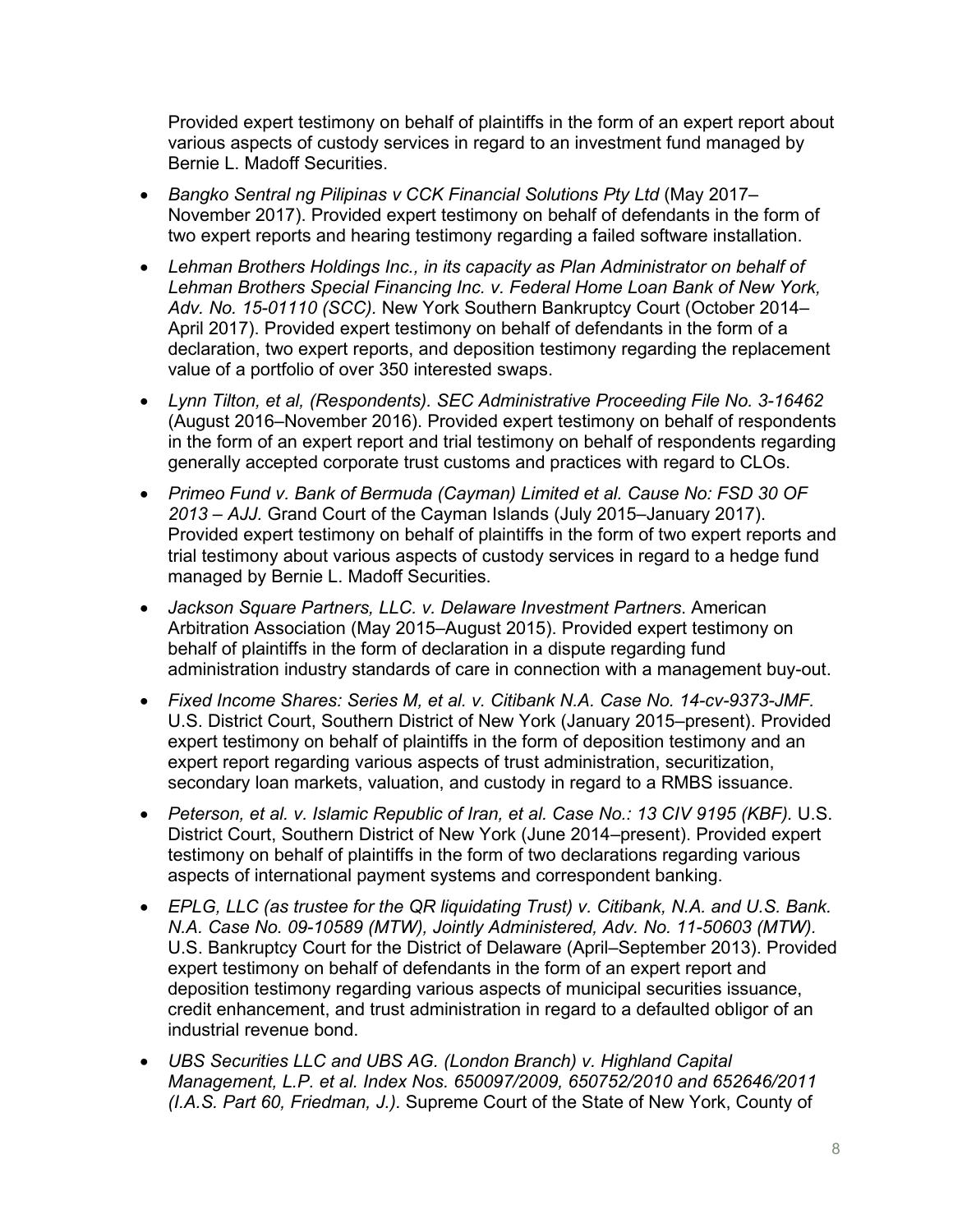New York (January 2013–July 2018). Provided expert testimony on behalf of defendants in the form of two expert reports, deposition testimony, and trial testimony regarding various aspects of trust administration, securitization, secondary loan markets, valuation, and custody in regard to a hybrid CLO warehouse.

- *Research Associates, LLC v. Wisdom Tree Investments, Inc. et al., Case No. SACV11-01846 DOC (ANx)*. U.S. District Court, Central District of California, Southern Division (June–November 2012). Provided expert testimony in the form of declarations on behalf of plaintiff with respect to alleged patent violations in regard to financial index and portfolio construction based on fundamental data.
- *Residential Capital, LLC et al. ("Debtors"), Case No. 12-12020 (MG).* U.S. Bankruptcy Court, Southern District of New York (April 2012–January 2014). Provided expert testimony on behalf of a creditor, Financial Guarantee Insurance Corp (FGIC), in the form of an expert report regarding various aspects of trust administration, securitization, valuation, and monoline insurance in regard to the issuance of 190 CDOs.
- *Kenneth M. Krys and Christopher Stride as Joint Liquidators of Sphinx Funds et al. v. Robert Aaron; Guy Casanova; Derivatives Portfolio Management LLC et al., Case No.: 1:14-cv-02098.* U.S. District Court for the District of New Jersey (January 2012– June 2015). Provided expert testimony on behalf of plaintiffs in the form of an expert report and trial and deposition testimony on behalf of plaintiffs regarding various regulatory aspects and standards of care with regard to fund administration.
- *UFCW et al. v. Wells Fargo, N.A. et al., Case No. 2:2009-cv-00668.* U.S. District Court for the District of New Jersey (August 2011–January 2012). Provided expert testimony in the form of a declaration, reports, and deposition testimony on behalf of plaintiffs regarding various duties and responsibilities with respect to the discretionary investment of complex securities including RMBS and CMBS.
- *Leveraged Innovations et al. v. NASDAQ OM Group Inc. et al., Civ. No. 1:11-cv-3203 (KBF).* U.S. District Court, Southern District of New York (June 2011–February 2013). Provided expert testimony in the form of declarations on behalf of plaintiff with respect to alleged patent violations in regard to leveraged electronic traded funds.
- *Lehman Brothers Holdings, Inc. et al., Debtors and Lehman Brothers, Inc., Debtor (Chapter 11. Case No. 08-13555 and Case No. 08-01420 (JMP) SIPA), Customer Claim No. 900007799 of Westernbank Puerto Rico (Account No. 6670010), Customer Claim No. 900007798 of Westernbank International, a division of Westernbank Puerto Rico (Account No. 6813650).* U.S. Bankruptcy Court, Southern District of New York (July 2010–July 2011). Provided expert testimony on behalf of the FDIC regarding various aspects of customer accounts and repurchase agreements in support of the bank's efforts to recovery Westernbank funds seized by Lehman Brothers' Trustee.
- *Prophet Capital Management, LTD v. Prophet Equity, LLC and Robert Epstein, Civil Action No. A 09 CA 316 LY.* U.S. District Court, Western District of Texas, Austin Division (July 2010–March 2011). Provided expert testimony on behalf of plaintiffs in the form of reports and deposition testimony regarding name confusion, prime brokerage, risk management, and trading related to hedge funds.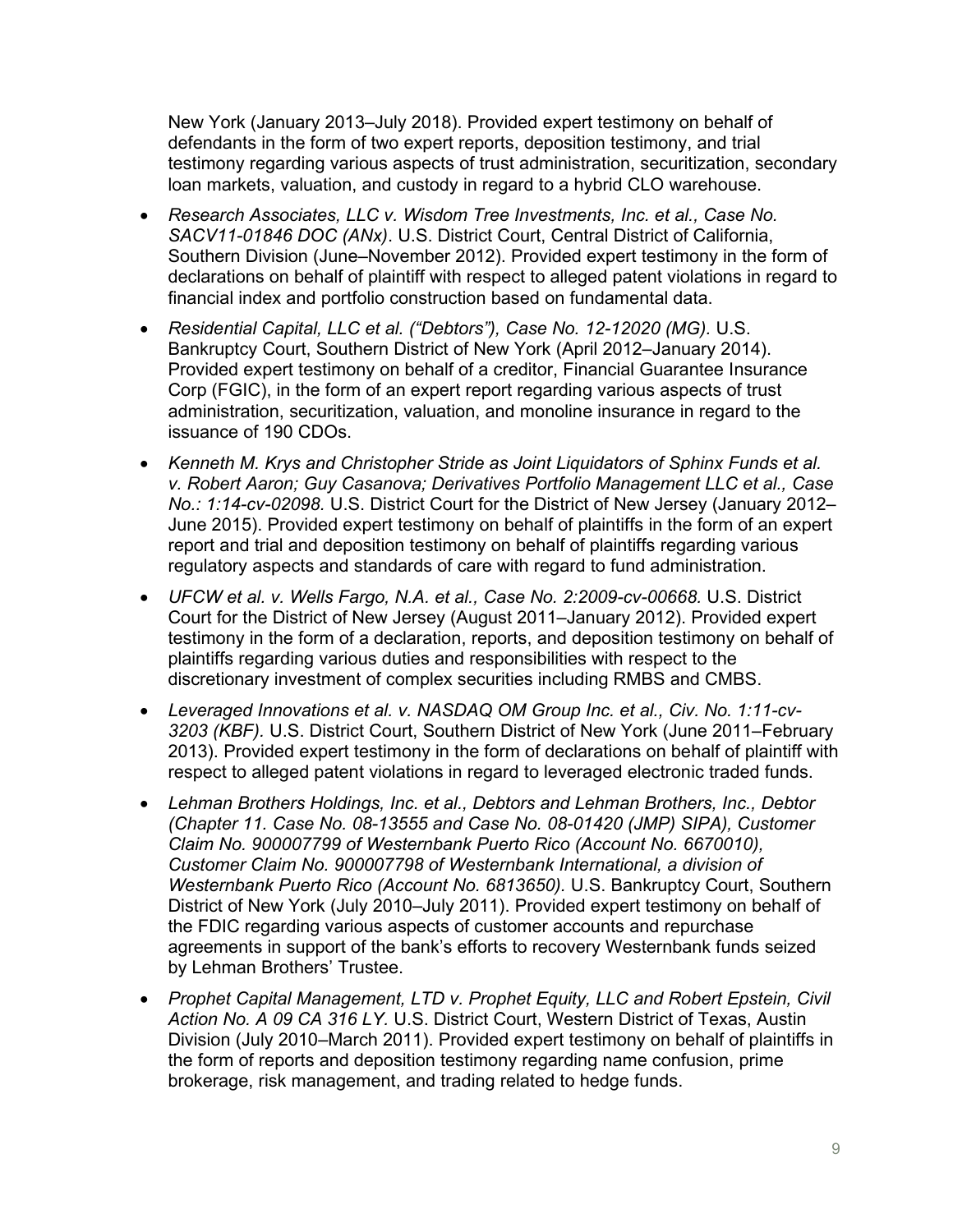- *Ezra K. Nilson et al. v. JPMorgan Chase Bank, N.A. et al., Case No. 1:09-cv-00121.*  U.S. District Court, District of Utah, Northern Division (April 2010–November 2011). Provided expert testimony in the form of a declaration and a deposition on behalf of plaintiffs, regarding various aspects of syndicated loan and loan administration practices and procedures.
- *Deutsche Bank, N.A. v. Bank of America, N.A. et al. Civil Action No. 09-cv-9784 (RWS)* and *BNP Paribas v. Bank of America, N.A. et al. Civil Action No. 09-CV-9783 (RWS).* U.S. District Court, Southern District of New York (January 2010–April 2015). Provided expert testimony on behalf of plaintiffs in the form of an expert report and deposition testimony regarding various aspects of trust administration, securitization, secondary mortgage markets, and custody in regard to a defaulted ABCP program.
- *Lehman Brothers Holdings, Inc. et al., Debtors and Lehman Brothers, Inc., Debtor (Chapter 11. Case No. 08-13555 and Case No. 08-01420 (JMP) SIPA).* U.S. Bankruptcy Court, Southern District of New York (November 2009–July 2010). Provided expert testimony on behalf of Barclays Capital, Inc. in the form of expert reports and deposition testimony regarding various aspects of SEC Rule 15c3 in support of the Trustee's Motion for Relief Pursuant to Sales Order.
- *Lehman Brothers Holdings, Inc. et al., Debtors and Lehman Brothers, Inc., Debtor (Chapter 11. Case No. 08-13555 and Case No. 08-01420 (JMP) SIPA), Customer Claim No. 900007799 of Westernbank Puerto Rico (Account No. 6670010), Customer Claim No. 900007798 of Westernbank International, a division of Westernbank Puerto Rico (Account No. 6813650).* U.S. Bankruptcy Court, Southern District of New York (November 2009–May 2010). Provided expert testimony on behalf of Westernbank in the form of declarations regarding various aspects of customer accounts and repurchase in support of the bank's efforts to recover funds seized by the Lehman Brothers' Trustee.
- *Jeffery E. Schuss et al. v. Penfield Partners, L.P. et al* (*C.A. No 3132-VCP)*. Chancery Court of the State of Delaware, New Castle County (November–December 2009). Provided expert testimony on behalf of defendants in the form of a report and a deposition with regard to an alleged breach of fiduciary duties on the part of a hedge fund's managing partner concerning payment-in-kind distributions.
- *Citadel Investment Group et al. v. Mikhail Malyshev and Jace Kohlmeier*. American Arbitration Association (December 2009–August 2010). Produced hearing and deposition testimony on behalf of plaintiffs in a dispute regarding misappropriation of intellectual property and trade secrets by ex-employees. Testified before the arbitration panel and in depositions. Specific issues for opinion included: finance theory and underlying mathematical techniques supporting high-frequency trading, trading and risk management strategies, software development, and trading management.
- *Several related Controladora Comercial Mexicana matters.* Provided expert testimony through affidavits, declarations, and expert reports on behalf of defendant with regard to the defendant's defaulting on a number of exotic derivative transactions. Spoke to the appropriateness of such transactions, their inherent risk and return, and general market practices regarding derivatives sales to corporate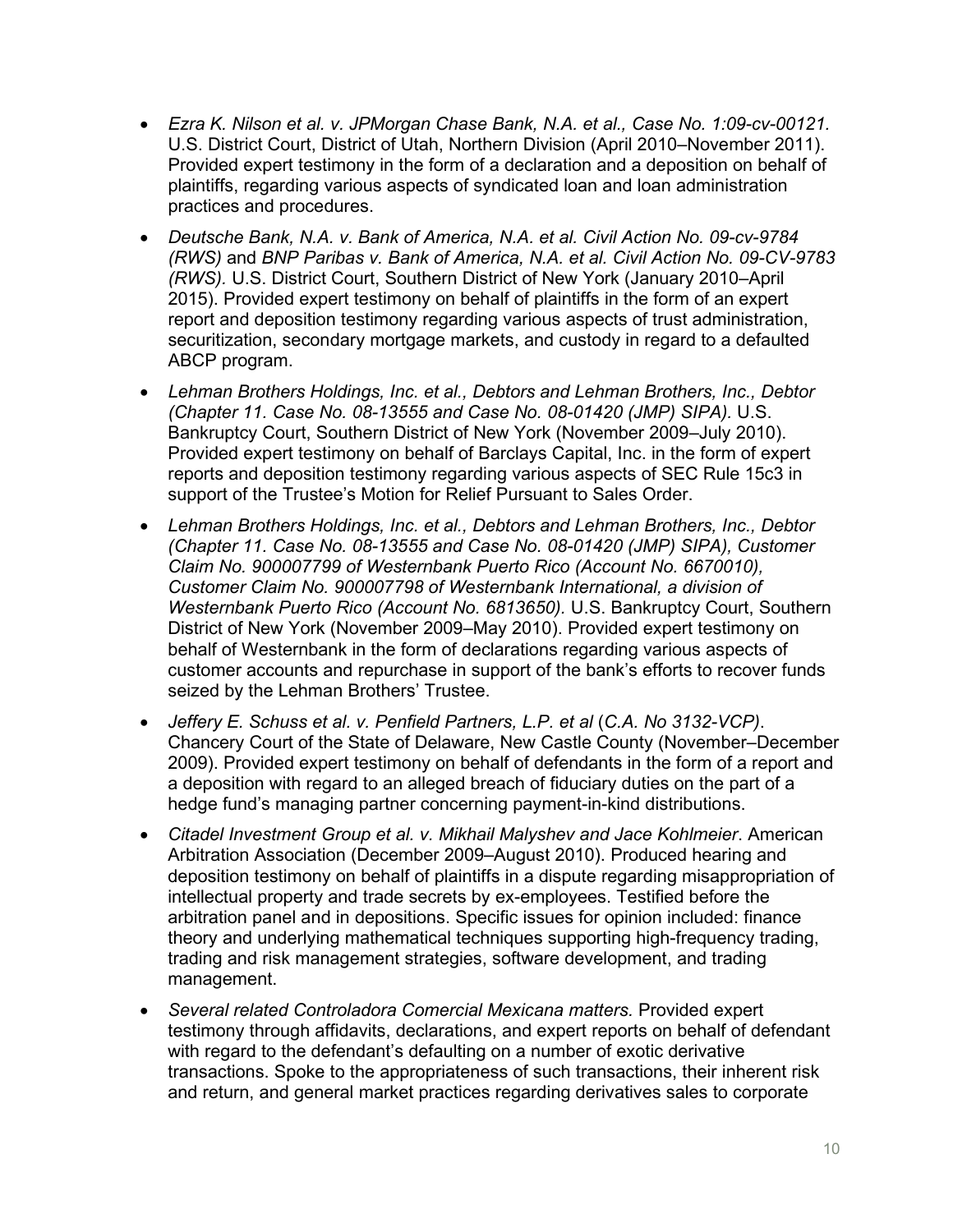clients. Additionally, developed over a dozen exotic valuation models in connection with verifying plaintiffs' damages claims. The work was performed in connection with the following suits (all September 2009–September 2010):

- o *Barclays Bank PLC v. Controladora Comercial Mexicana S.A.B. DE C.V*. Supreme Court of the State of New York, County of New York
- o *J. Aron and Company v. Controladora Comercial Mexicana S.A.B. DE C.V*. Supreme Court of the State of New York, County of New York
- o *JPMorgan Chase v. Controladora Comercial Mexicana S.A.B. DE C.V*. Supreme Court of the State of New York, County of New York
- o *Merrill Lynch Capital Markets AG and Merrill Lynch Capital Services, Inc. v. Controladora Comercial Mexicana S.A.B. DE C.V.* Supreme Court of the State of New York, County of New York
- *Cantor Fitzgerald, L.P. v. Iris Cantor, Market Data Corporation, Rodney Fisher, and CFI. Chancery Court of the State of Delaware, New Castle County* (November 1998–August 1999). Provided expert testimony in court and through depositions on behalf of the defendants with regard to the alleged theft and improper use of intellectual property. Defendants were accused of improperly copying the designs and specifications of an automated bond and financial futures trading system.
- *O'Connor and Associates v. David Garbaze et al. U.S. District Court, Northern District of Illinois* (August 1988). Provided expert testimony in court and through depositions on behalf of the defendants with regard to the alleged theft and improper use of intellectual property by ex-employees. Defendants were accused of improperly copying and using option valuation and risk management algorithms along with system designs and specifications.

# **CONGRESSIONAL TESTIMONY AND ADVISORY**

- *Government Accountability Office* (October 2008–January 2009). Facilitated several conferences with GAO staff helping to educate them on various economic and operational aspects of structured financial products in connection with the Troubled Asset Purchase Program.
- *Government Accountability Office* (November 2001–March 2002). Performed research and analysis for the GAO in regard to the September 11 terrorist attacks and the resulting impact on the U.S. financial system and infrastructure.
- *House Subcommittee on Communications Technology and the Internet* (November 2001). Prepared a whitepaper on the vulnerability of the U.S. financial system to terrorist attack. Read into the Congressional Record by Congressman Ed Markey (D-MA).
- *House Subcommittee on Telecommunications* (September 1995). Testified before the committee on the uses of over-the-counter derivatives in regards to possible regulation.

# **REPRESENTATIVE PUBLICATIONS**

- (1) *Survey of the Mathematical Foundations of Continuous-Time Finance*, master's thesis, University of California, Berkeley, December 2015.
- (2) *Corporate Governance and Operational Risk Management – A Practical Guide*, Peter Vinella and Jeanette Jin, J. Wiley and Sons (not released).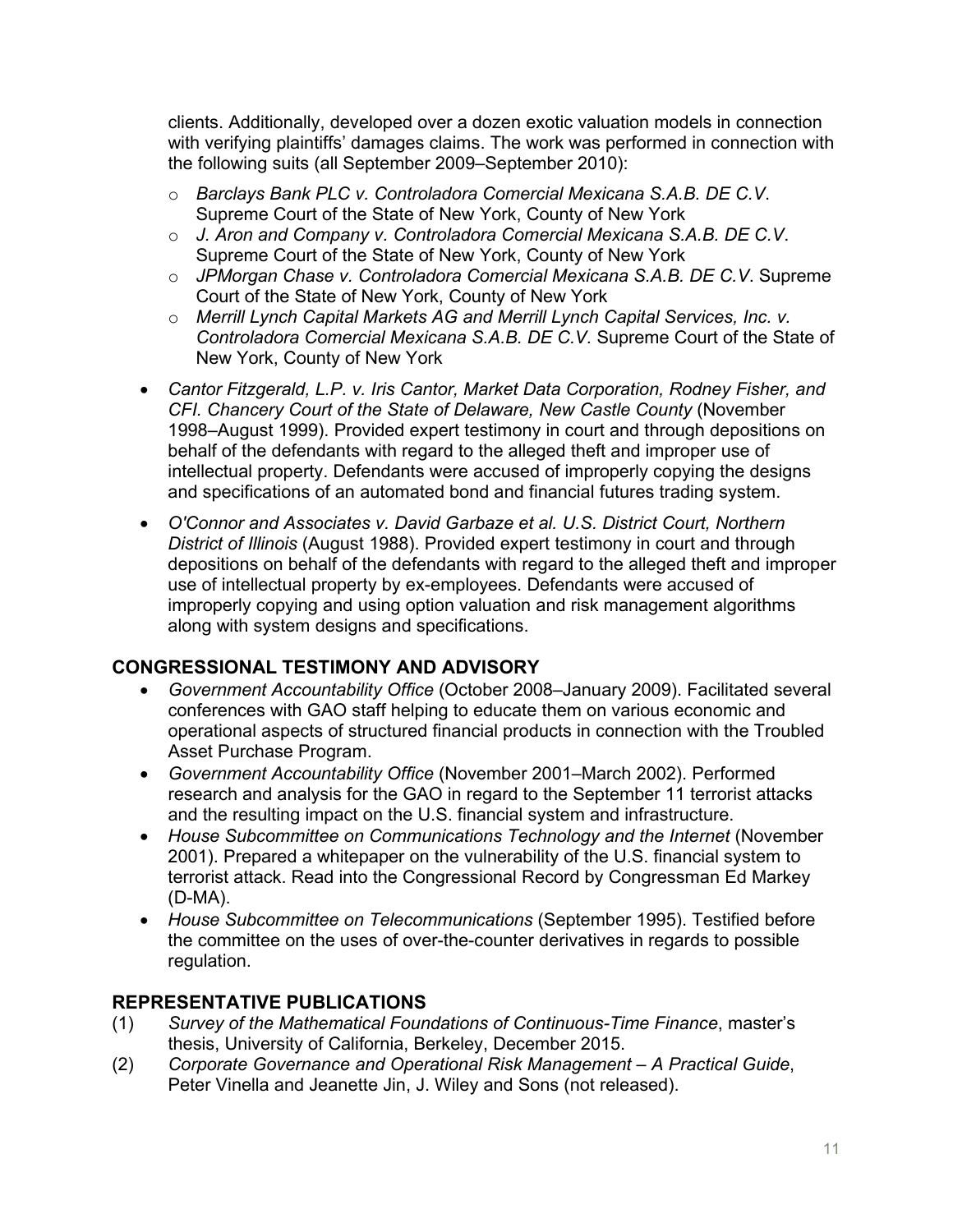- (3) *Operational Risk—Practical Approaches to Implementation*, Ellen Davis (ed.), with Jeanette Jin (Chapter 6), Risk Books, March 2005.
- (4) Reprint of the *Operational Risk 101* Series (translated into Chinese), *Banking Today* (Hong Kong), November 2005.
- (5) Reprint of the *Operational Risk 101* Series, *Derivatives Portal* (online journal), June 2005.
- (6) Reprint of the *Operational Risk 101* Series, *Banking Risk* (online journal), June 2005.
- (7) *Operational Risk 101 – Management by Fact* (part 6 of a series), GT News, April 2005.
- (8) *Operational Risk 101 – Roles and Responsibilities* (part 5 of a series), GT News, March 2005.
- (9) Solicited Comments to the Draft Agency White Paper on the Sound Practices to Strengthen the Resilience of the U.S. Financial U.S. System, GT News, March 2005.
- (10) *Operational Risk 101 – Tackling Basel II* (part 4 of a series), GT News, February 2005.
- (11) *Operational Risk 101 – Operational Risk in terms of Operational Performance* (part 3 of a series), GT News, January 2005.
- (12) *Operational Risk 101 – Demystifying KPI and KRI* (part 2 of a series), GT News, December 2004.
- (13) *Operational Risk 101 – Basic Definitions* (part 1 of a series), GT News, November 2004.
- (14) *Describing a Formal Foundation for KPI and KRI*, Operational Risk, November 2004.
- (15) *Protecting the U.S. Financial System from Terrorist Attacks,* Bank Systems and Technology (Reprint). Read into the Congressional Record by U.S. Congressman Edward Markey during a hearing the House Subcommittee on Finance and Telecommunications, March 2002.
- (16) *Protecting the U.S. Financial System from Terrorist Attacks*, GT News (reprint), February 2002.
- (17) *The Trading and Risk Management ASP Directory,* Derivatives Strategy, December 2000.
- (18) Online Risk Management: A Theory of eVolution, MiddleOffice, Spring 2000.
- (19) *One e Too Many,* FOW, March 2000.
- (20) [No title], FOW, December 1999.
- (21) *Whoaaaah,* MiddleOffice, Winter 1999.
- (22) *Bank Bashing,* FOW, October 1999.
- (23) *Rio Aggrandisement,* FOW, September 1999.
- (24) *Joseph Jett's Phantom Bets,* Derivatives Strategy, May 1999.
- (25) *Mathematica for Dummies,* Derivatives Strategy, February 1999.
- (26) So, You're in the Market for a Risk Management System, FOW, September 1998.
- (27) *Black and White on Wall Street Review,* Derivatives Strategy, April 1998.
- (28) *JP Morgan's FourFifteen,* Derivatives Strategy, December 1996.
- (29) *Suggestion for Financial Derivative Regulation and Legislation,* PVA White paper. Presented to the House of Representatives Subcommittee on Finance and Telecommunications, June 1994.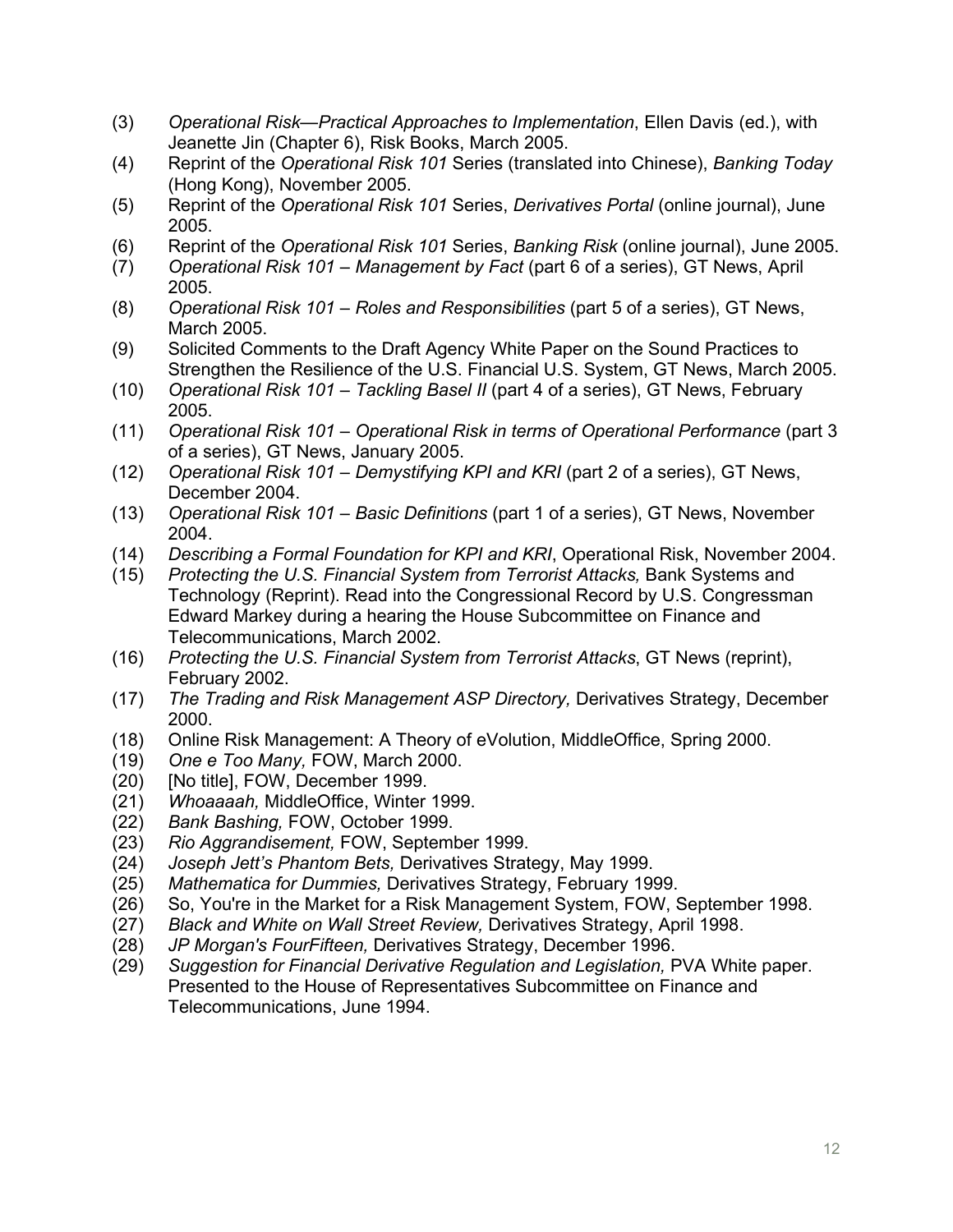# **REPRESENTATIVE PRESENTATIONS**

- (1) *The Challenges of LIBOR-Related Litigation*, Association of Corporate Counsel, April 24, 2012
- (2) *LIBOR – What is It, How Does it Work, and Why is it Important?* Financial Institutions Committee, State Bar of California, August 8, 2012
- (3) Panelist, *The Future of Structure Products "What's Next?"* European CLO and Structured Product Summit, October 2008, Monte Carlo, Monaco
- (4) Panelist, *Investor Reporting and Deal Surveillance*, Global ACBP and SIVs Summit, September 2007, Paris, France
- (5) Panelist, *Basel II Impact on CDOs, Credit Derivatives and Structured Credit Products in Europe*, European CDOs, Credit Derivatives and Structured Credit Products Summit, September 2007, London, England
- (6) Panelist, *Views on the Loan Market and Trends in Collateral***,** CDO World 2007, March 2007, New York, NY
- (7) Conference co-chair and panelist, *The CDO Secondary Market: Liquidity and Transparency*, European CLO and Structured Product Summit, October 2008, Monte Carlo, Monaco
- (8) Panelist, 7th Annual CDO Summit, December 2007, Dana Point, CA
- (9) Panelist, 6th Annual CDO Summit, December 2006, Dana Point, CA
- (10) *Corporate Governance as a Key Value Driver,* SAS Financial Services Executive Summit, June 2005, Cary, NC
- (11) Integrating Corporate Governance and Operational Risk Management, Enterprise Risk Management Symposium, May 2005, Chicago, IL
- (12) *Establishing a Formal System of Internal Control for Modeling Operational Risk,*  Financial Engineering Practitioners Seminar (Columbia University), March 2005, New York, NY
- (13) *Op Risk Management and Streamlining Trade Processing,* BEA Financial Services Seminar, February 2004, New York, NY
- (14) *September 11th and the Possible Regulatory Response,* Wall Street and Technology's Disaster Recovery and Business Continuity Conference, February 2002, New York, NY
- (15) *The Need to Apply Quality Systems to Risk Management Practices*, 3rd Annual Derivatives Expo, May 2001, New York, NY
- (16) Panelist, 2000 Derivatives Hall Fame Roundtable, August 2000, New York, NY
- (17) Personal remarks, Managed Funds Association Annual Forum, July 2000, Chicago, IL
- (18) Panelist, Derivatives Strategies ASP Roundtable, May 2000, New York, NY
- (19) *Will the Internet Put You Out of Work? (Oh Yeah and Sooner Than You Think),* 9th Annual International Derivatives Exhibition, March 2000, Frankfurt, Germany
- (20) *The Global Risk Management Decision,* Merrill Lynch Risk Conference, January 1999, New York, NY
- (21) *Risk Management Issues – Part 2,* Informix Risk Management Seminar, November 1998, New York, NY
- (22) *Risk Management Issues,* Informix Executive Dinner, December 1997, New York, NY
- (23) Presentation to the FIS Sales Force and Account Management Team, ADP/ICI *iMPACT* Product Premier, September 1996, New York, NY